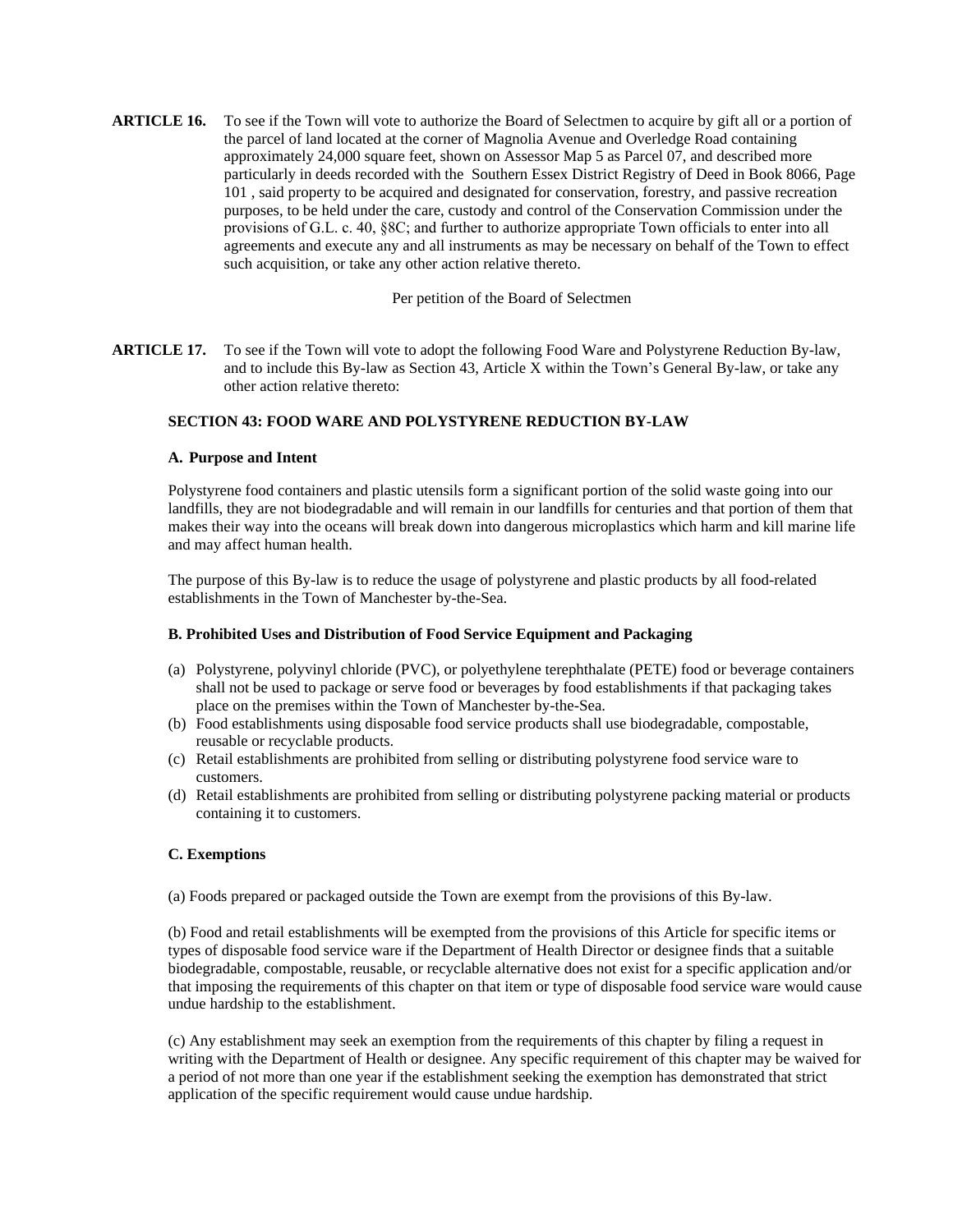"Undue hardship" is a situation unique to the food establishment where there are no reasonable alternative food service equipment or packaging and compliance with this provision would cause significant economic hardship to that food establishment. Re-application to demonstrate continued undue hardship is required for continued exemptions on an annual basis.

## **D. Definitions**

"ASTM" shall refer the American Society for Testing and Materials whose applicable standards here are: D7081 being the standard for biodegradable plastics in the marine environment; D6400 being the standard for plastics designed for compostability in municipal aerobic composting facilities; D6868 being the standard for aerobic compostability of plastics used as coatings on a compostable substrate.

"Biodegradable" shall mean entirely made of organic materials such as wood, paper, cellulose or bioplastics that meet the ASTM D7081 standard or any other standard that may be developed specifically for an aquatic environment.

"Compostable" shall mean organic or bioplastic materials certified to meet ASTM D6400, D6868 or that conform to other third-party standards, such as Vinçotte, for home composting. Any compostable product must be clearly labeled with the applicable standard.

"Disposable food service products" refers to food and beverage containers, bowls, plates, trays, cartons, cups, lids, straws, stirrers, forks, spoons, knives, film wrap, and other items designed for one-time or non-durable uses on or in which any food vendor directly places or packages prepared foods or which are used to consume foods. This includes, but is not limited to, service ware for takeout foods and leftover food from partially consumed meals prepared at food establishments.

"Food establishment" shall mean any operation that stores, prepares, packages, serves, vends, or otherwise provides food for human consumption. This includes restaurants, food service and food trucks.

"Packing material" shall mean polystyrene foam used to hold, cushion, or protect items packed in a container for shipping, transport or storage. This includes, without limitation, packing "peanuts", shipping boxes, coolers, ice chests, or similar containers made, in whole or in part, from polystyrene foam that is not wholly encapsulated or encased within a more durable material.

"Prepared food" shall mean any food or beverage prepared on the premises, using any cooking or food preparation technique, regardless whether it is consumed on or off the premises.

"Polystyrene" includes foam and rigid polystyrene. Foam polystyrene includes expanded polystyrene (EPS) and extruded polystyrene, such as "Styrofoam" a trademark. EPS is generally used to make cups, bowls, plates, trays and cartons. Rigid or oriented polystyrene is generally used to make clear containers, cups, plates, straws, lids and utensils.

"Retail establishment" shall mean any business that sells goods directly to the consumer including, but not limited to, grocery stores, pharmacies, liquor stores, convenience stores, restaurants, retail and clothing stores.

"Reusable" means products that will be used more than once by a food establishment. Reusable includes tableware, flatware, cleanable durable containers, packages, or trays used on-premises or returnable containers such as soft drink bottles and milk containers that are designed to be returned to the distributor and supplier for reuse as the same food or beverage container.

### **E. Administration and Enforcement**

The Police Department will be the enforcement agent for this By-law. The Department of Health is authorized to issue warnings, notices of violation and penalties.